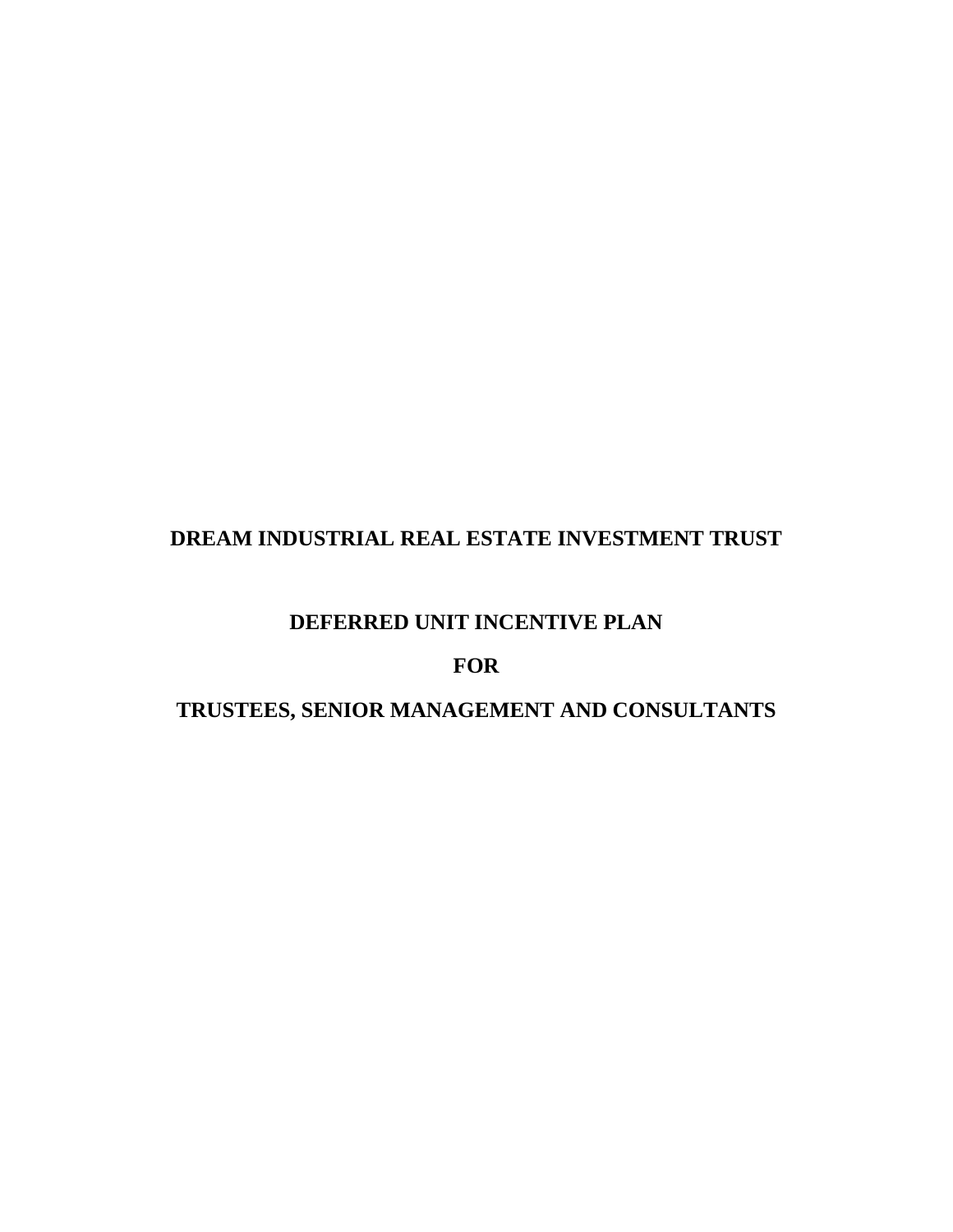# **TABLE OF CONTENTS**

# Page

| <b>ARTICLE 1</b> |                                                                   |  |
|------------------|-------------------------------------------------------------------|--|
|                  |                                                                   |  |
| 1.1              |                                                                   |  |
| 1.2              |                                                                   |  |
| 1.3              |                                                                   |  |
| 1.4              |                                                                   |  |
| <b>ARTICLE 2</b> |                                                                   |  |
|                  |                                                                   |  |
| 2.1              |                                                                   |  |
| 2.2              |                                                                   |  |
| 2.3              |                                                                   |  |
| <b>ARTICLE 3</b> |                                                                   |  |
|                  | GRANT, VESTING AND FORFEITURE OF DEFERRED TRUST UNITS AND         |  |
|                  |                                                                   |  |
| 3.1              |                                                                   |  |
| 3.2              |                                                                   |  |
| 3.3              |                                                                   |  |
| 3.4              |                                                                   |  |
| 3.5              |                                                                   |  |
| 3.6              |                                                                   |  |
| 3.7              |                                                                   |  |
| <b>ARTICLE 4</b> |                                                                   |  |
|                  |                                                                   |  |
| 4.1              | Acceleration of Vesting Upon Termination of Employment or Term of |  |
|                  |                                                                   |  |
| 4.2              |                                                                   |  |
| <b>ARTICLE 5</b> |                                                                   |  |
|                  |                                                                   |  |
| 5.1              |                                                                   |  |
| 5.2              |                                                                   |  |
| 5.3              |                                                                   |  |
| <b>ARTICLE 6</b> |                                                                   |  |
|                  |                                                                   |  |
| 6.1              |                                                                   |  |
| 6.2              |                                                                   |  |
| 6.3              |                                                                   |  |
| 6.4              |                                                                   |  |
| 6.5              |                                                                   |  |
| 6.6              |                                                                   |  |
|                  |                                                                   |  |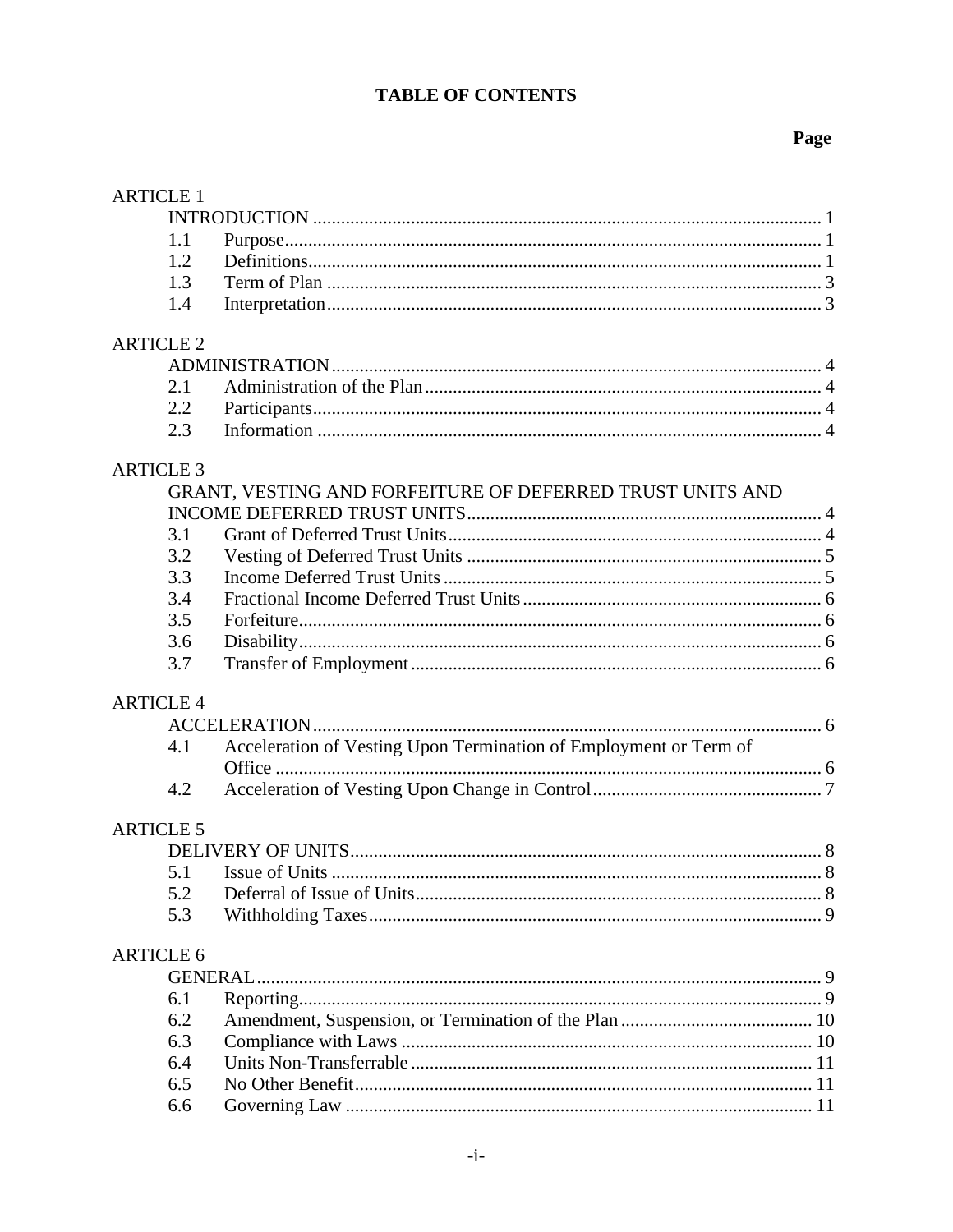# **TABLE OF CONTENTS** (continued)

# Page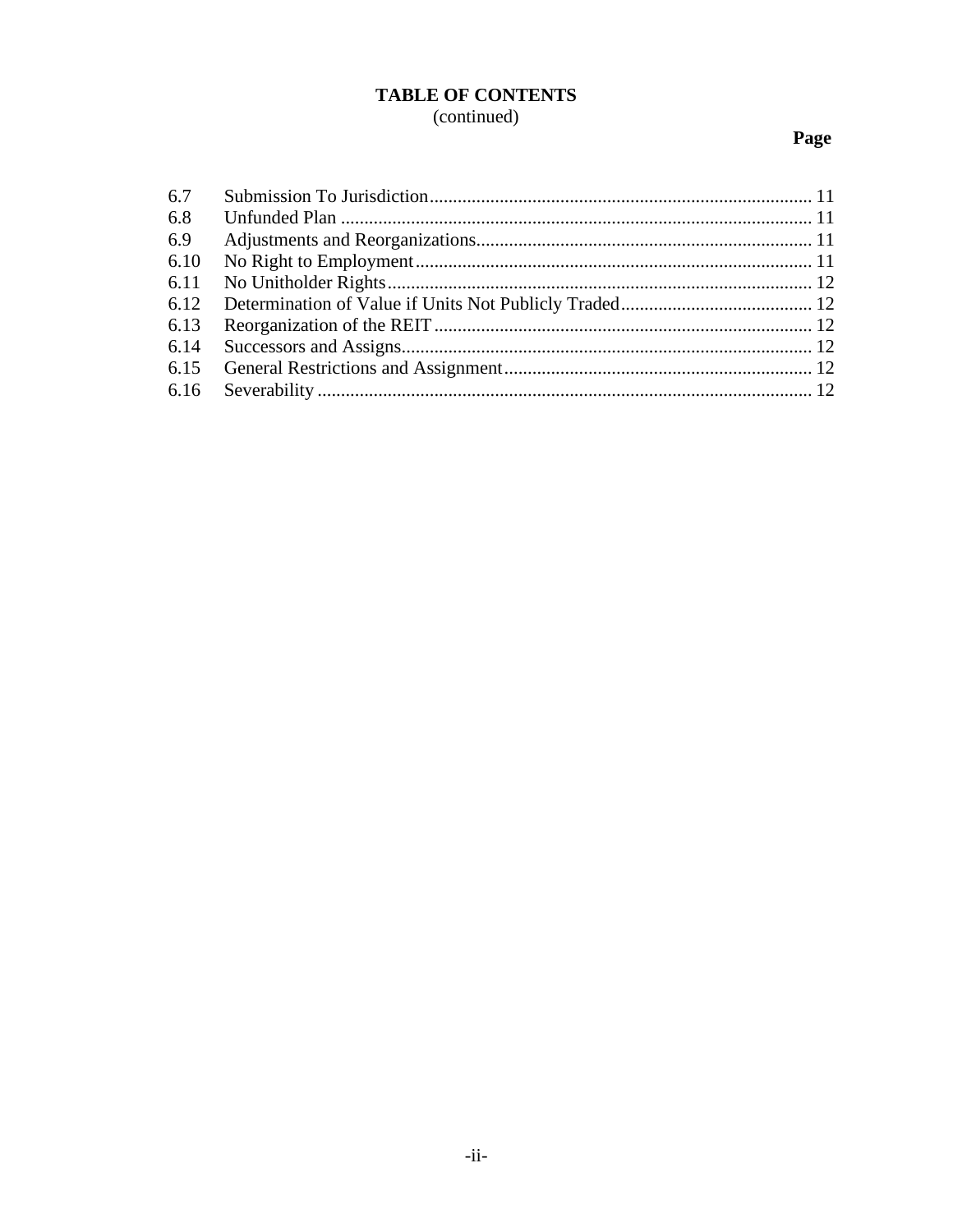## **ARTICLE 1 INTRODUCTION**

### **1.1 Purpose**

The Plan is intended to enhance the ability of the REIT to attract and retain high quality trustees, officers, senior management employees and consultants and to promote a greater alignment of interests between such persons and the unitholders of the REIT.

### **1.2 Definitions**

As used in the Plan, the following terms have the respective meanings:

**"Account"** means an account maintained for each Participant on the books of the REIT which will be credited with Deferred Trust Units and Income Deferred Trust Units in accordance with the terms of the Plan.

**"Affiliated Entities"** means, with respect to a Person, affiliates of the Person, with "affiliate" having the meaning given in National Instrument 45-106 – *Prospectus Exemptions*, as amended from time to time, and any successor to such instrument.

**"Allocation Date"** has the meaning given in Section 3.1.

**"Applicable Withholdings"** has the meaning ascribed thereto in Section 5.3.

**"Asset Management Agreement"** means the amended and restated asset management agreement, dated as of September 16, 2015 between the REIT, certain of the REIT's Affiliated Entities and DAM, as it may be amended, supplemented and/or restated from time to time.

**"Associate"** has the meaning ascribed thereto in the *Securities Act* (Ontario).

**"Acquiror"** has the meaning ascribed thereto in Section 4.2.

**"Board"** means the Board of Trustees of the REIT.

**"Business Day"** means a day, other than a Saturday or Sunday, on which the principal commercial banks located in Toronto, Ontario, Canada are open for business during normal banking hours.

**"Change in Control"** has the meaning ascribed thereto in Section 4.2.

**"Committee"** means the Governance, Compensation and Environmental Committee of the Board, or such other committee of the Board that acts as the compensation committee of the Board.

**"Consultant"** means a Person, who or which is engaged by the REIT or one or more of its Affiliated Entities to provide on a *bona fide* basis consulting, technical, management or other services to the REIT or an Affiliated Entity under a written contract between such Person and one or more of the REIT and its Affiliated Entities, including for greater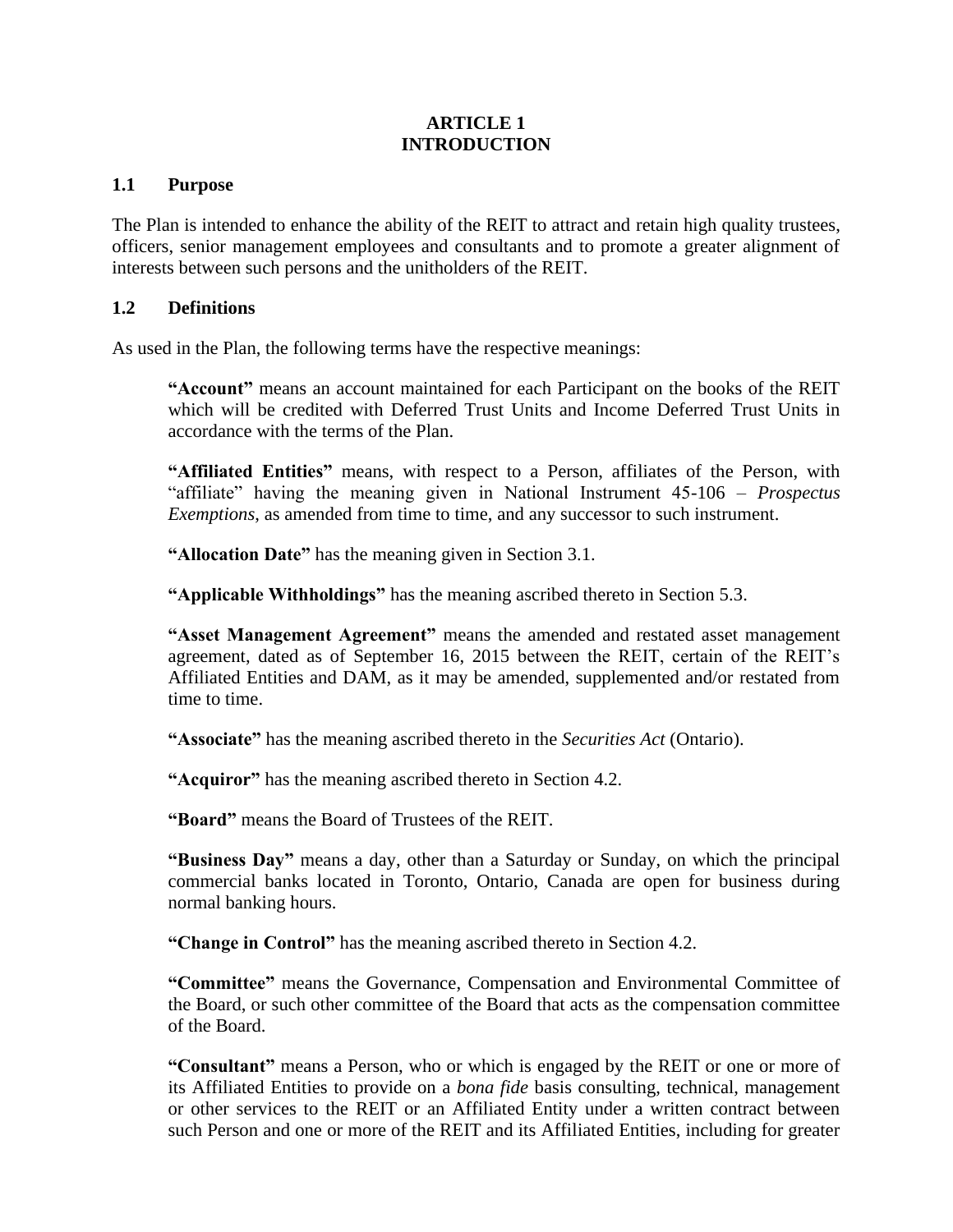certainty DAM, in its capacity as the asset manager of the REIT under the Asset Management Agreement.

**"DAM"** means DREAM Asset Management Corporation (formerly Dundee Realty Corporation), or any of its Affiliated Entities that provides asset management services under the Asset Management Agreement.

**"Declaration of Trust"** means the amended and restated declaration of trust of the REIT dated May 5, 2014, as it may be amended, supplemented and/or restated from time to time.

**"Deferred Trust Unit"** means a bookkeeping entry equivalent in value to a Unit credited to a Participant's Account in accordance with the Plan.

**"Disabled"** means eligible for long-term disability under the terms of a long-term disability plan sponsored by the Participant's employer.

**"Eligible Participants"** means:

- (a) trustees and officers of the REIT;
- (b) Employees;
- (c) a Consultant who, in the Board's reasonable opinion, spends or will spend a significant amount of time and attention on the affairs and business of one or more of the REIT and its Affiliated Entities, for so long as it remains a Consultant; and
- (d) employees of a Consultant who, in the Board's reasonable opinion, spend or will spend a significant amount of time and attention on the affairs and business of one or more of the REIT and its Affiliated Entities.

**"Employee"** means an employee or officer of the REIT or any of its Affiliated Entities.

**"Grant Date Value"** of a Deferred Trust Unit means the closing price of a Trust Unit on the Allocation Date.

**"Income Deferred Trust Unit"** means a bookkeeping entry equivalent in value to a whole or fractional Unit, credited to a Participant's Account in accordance with Section 3.3 of the Plan.

"insider" shall have the meaning ascribed thereto in Section 601 of the Toronto Stock Exchange Company Manual.

**"Market Value"** means the volume weighted average closing price of the Units on the Toronto Stock Exchange for the five (5) trading days immediately preceding the distribution payment date.

**"Net-Settlement Election"** has the meaning ascribed thereto in Section [5.3.](#page-13-0)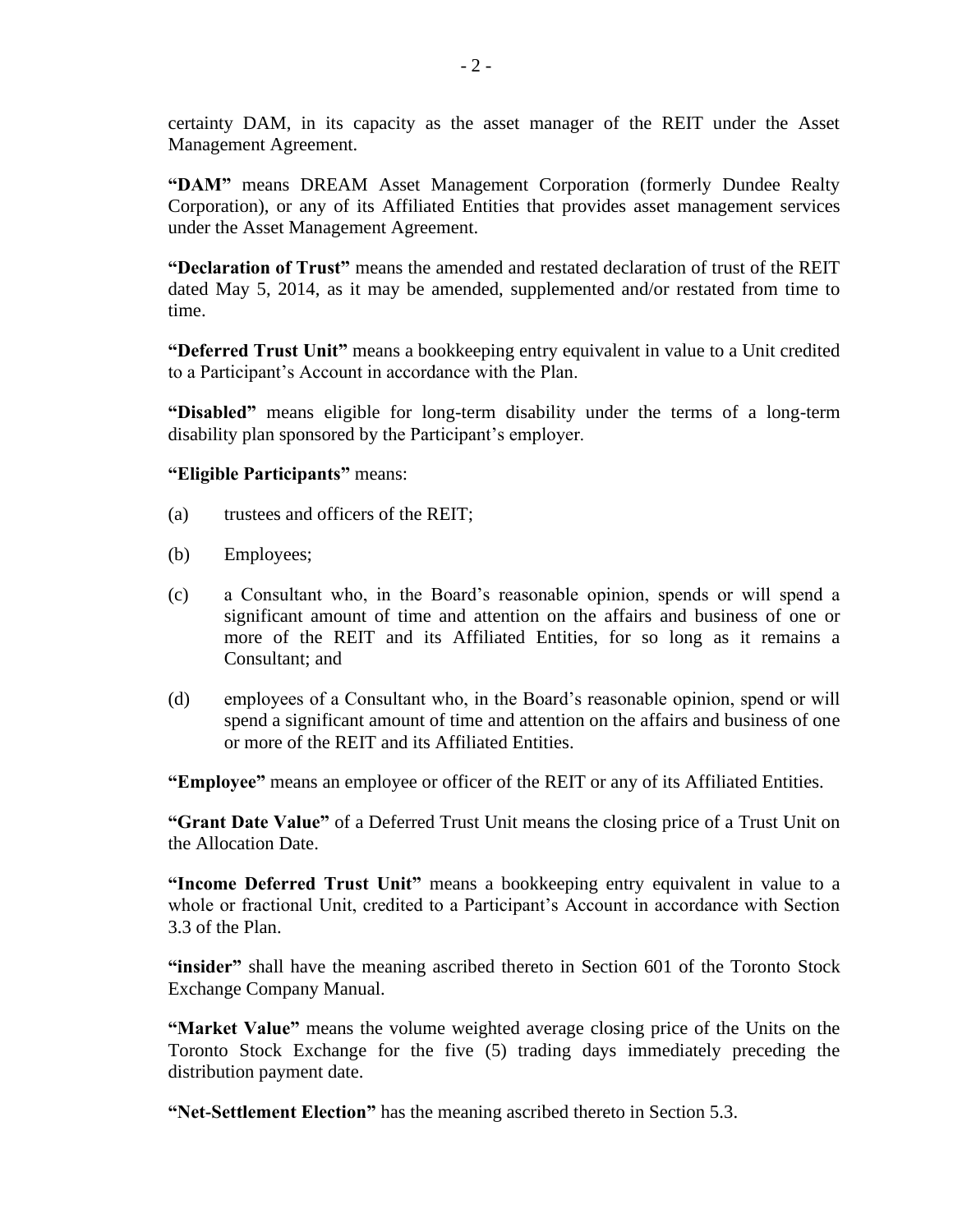**"Non-Employee Trustee"** means (i) any trustee of the REIT that is not an Employee; and (b) if DAM provides services to the REIT under the Management Services Agreement, is not an employee of DAM or any of its Affiliated Entities.

**"Notice"** has the meaning ascribed thereto in Section 5.2.

**"Notice Units"** has the meaning ascribed thereto in Section 5.2.

**"Offer"** has the meaning ascribed thereto in Section 4.2.

**"Participant"** means an Eligible Participant who has been selected and has agreed to participate in the Plan in accordance with Section 2.2 of the Plan.

**"Person"** includes an individual, sole proprietorship, corporation, company, partnership, limited partnership, joint venture, association, trust, trustee, unincorporated organization or government or any agency or political subdivision thereof, and a natural person in his or her capacity as trustee, executor, administrator or other legal representative.

**"Plan"** means the Dream Industrial Real Estate Investment Trust Deferred Unit Incentive Plan for Trustees, Senior Management and Consultants.

**"REIT"** means Dream Industrial Real Estate Investment Trust (formerly Dundee Industrial Real Estate Investment Trust).

**"security based compensation arrangements"** has the meaning ascribed thereto in Section 613 of the Toronto Stock Exchange Company Manual.

**"Settlement Date"** means the date specified in Section 5.2(b).

**"Termination Date"** means the date designated by REIT, an Affiliated Entity or a Consultant, as applicable, on which a Participant ceases to be a trustee or officer of the REIT, an Employee, a Consultant, or an employee of a Consultant, and "Termination Date" specifically does not mean the date on which any period of reasonable notice that the REIT, an Affiliated Entity or a Consultant (as the case may be) may be required by law to provide to a Participant terminates.

**"Units"** has the meaning ascribed thereto in the Declaration of Trust.

**"U.S. Taxpayer"** means a Participant who is a United States citizen, U.S. permanent resident or U.S. tax resident for the purposes of the United States Internal Revenue Code of 1986 or a Participant for whom the award of Deferred Trust Units or Income Deferred Trust Units under this Plan would otherwise be subject to U.S. taxation under the United States Internal Revenue Code of 1986.

**"Vesting Date"** means the date specified in Section 3.2.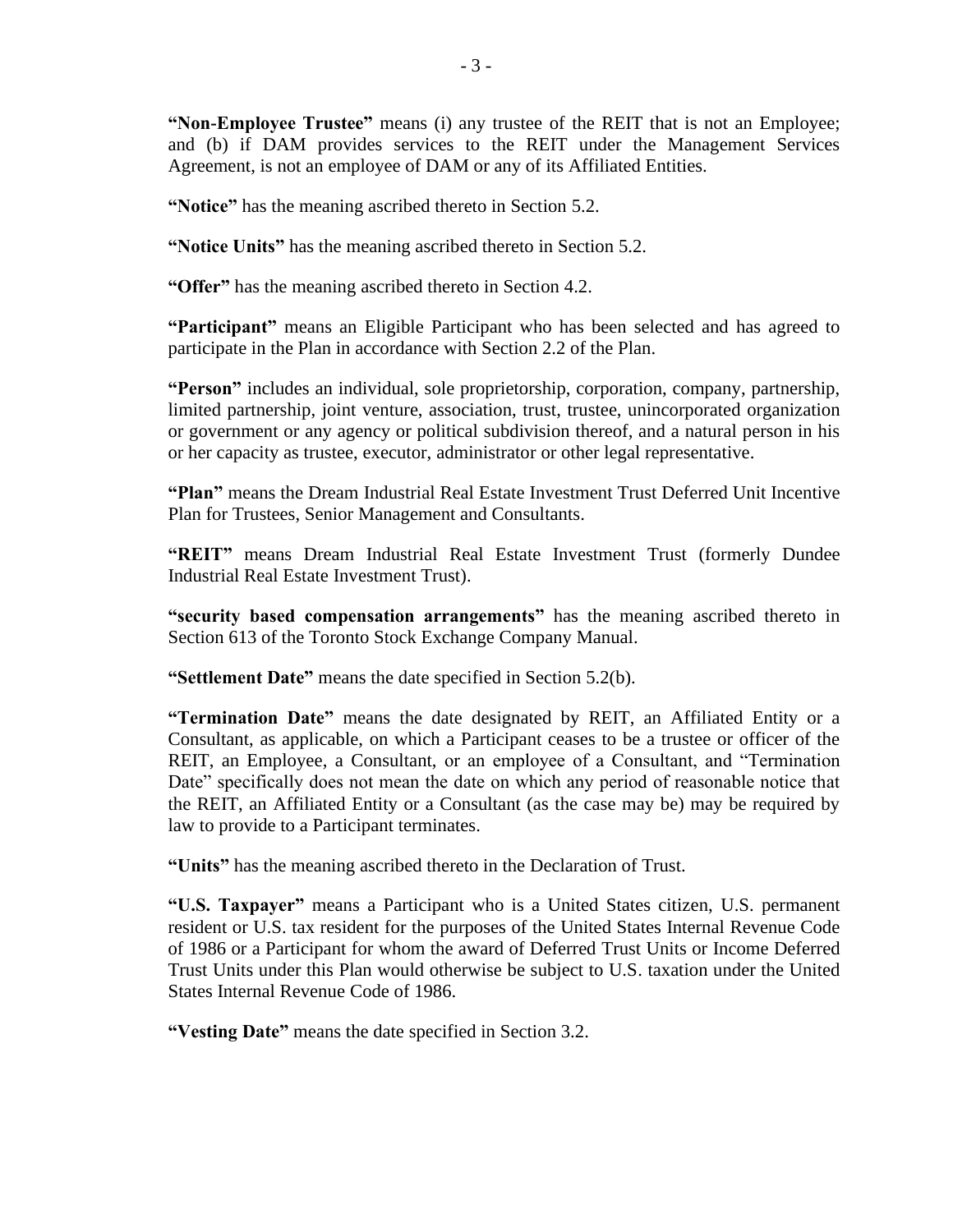### **1.3 Term of Plan**

The Plan shall come into effect on October 4, 2012 and has been amended or amended and restated as of July 1, 2014, as of November 11, 2014, as of December 27, 2017, as of May 17, 2018 and as of January 30, 2019.

During the term of the Plan: (i) a maximum of 2,400,000 Deferred Trust Units and Income Deferred Trust Units shall be granted in accordance with the Plan; and (ii) no one Participant shall be granted an aggregate number of Deferred Trust Units and Income Deferred Trust Units in any year that exceeds 4% of the total number of outstanding Units in such year.

### **1.4 Interpretation**

- (a) Whenever the Board or the Committee is to exercise discretion in the administration of the terms and conditions of the Plan, "discretion" shall mean the sole and absolute discretion of the Board or the Committee, as the case may be.
- (b) As used herein, the terms "Article" and "Section" shall mean and refer to the specified Article and Section of the Plan, respectively.
- (c) Unless otherwise specified, time periods within or following which any payment is to be made or act is to be done shall be calculated by excluding the day on which the period begins, including the day on which the period ends, and abridging the period to the immediately preceding Business Day in the event that the last day of the period is not a Business Day. In the event an action is required to be taken or a payment is required to be made on a day which is not a Business Day such action shall be taken or such payment shall be made on the immediately preceding Business Day.
- (d) In the text words importing the singular meaning shall include the plural and vice versa, and words importing the masculine shall include the feminine and neuter genders.

#### **ARTICLE 2 ADMINISTRATION**

### **2.1 Administration of the Plan**

Except for the matters that are under the jurisdiction of the Board as specified under the Plan or as required by law:

- (a) the Plan shall be administered by the Committee, which shall have full authority to interpret the Plan, to establish, amend, and rescind any rules and regulations relating to the Plan, and to make such determinations as it deems necessary or desirable for the administration of the Plan; and
- (b) all actions taken and decisions made by the Committee in this regard shall be final, conclusive, and binding on all parties concerned, including, but not limited to, the REIT, its Affiliated Entities, the Participants and their beneficiaries and legal representatives.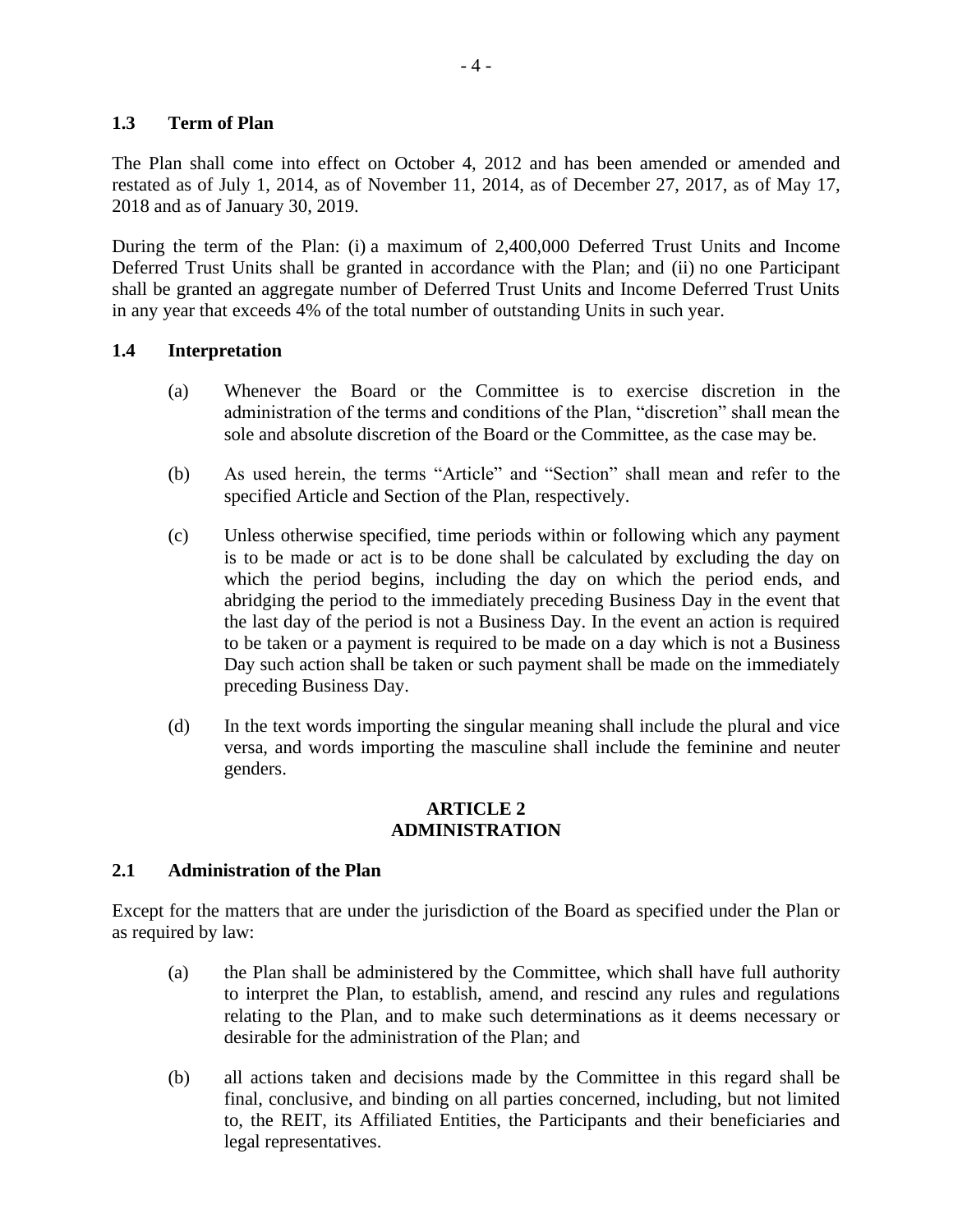# **2.2 Participants**

The Board shall determine which Eligible Participants will participate in the Plan.

### **2.3 Information**

Each Participant shall provide the REIT with all information required in order to administer the Plan.

### **ARTICLE 3 GRANT, VESTING AND FORFEITURE OF DEFERRED TRUST UNITS AND INCOME DEFERRED TRUST UNITS**

# **3.1 Grant of Deferred Trust Units**

- (a) At the discretion of the Board, a grant of Deferred Trust Units may be made to Participants at any time in any year (each, an **"Allocation Date"**). Any grants of Deferred Trust Units will be credited to a Participant's Account effective on the Allocation Date.
- (b) Notwithstanding anything in this Plan, (a) the number of Units issuable to insiders of the REIT, at any time, under all of the REIT's security based compensation arrangements, shall not exceed 10% of the issued and outstanding Units; and (b) the number of Units issued to insiders of the REIT, within any one year period, under all of the REIT's security based compensation arrangements, shall not exceed 10% of the issued and outstanding Units.
- (c) Subject to Section [3.1\(d\),](#page-7-0) but notwithstanding anything else in the Plan, (i) the number of Units issuable to Non-Employee Trustees, at any time, under all of the REIT's security based compensation arrangements shall not exceed 1% of the issued and outstanding Units; and (ii) the aggregate Grant Date Value of all Deferred Trust Units issued to any Non-Employee Trustee within any one financial year under all of Dream Office REIT's security based compensation arrangements shall not exceed C\$150,000.
- <span id="page-7-0"></span>(d) Deferred Trust Units granted to Non-Employee Trustees *in lieu* of any cash retainer or meeting fees shall not be included in determining the participation limits set forth in Section 3.1(c) and such limits shall not apply in respect of such grants, provided that the aggregate Grant Date Value of any such Deferred Trust Units granted shall be equal to the amount of the cash retainer or meeting fees in respect of which such Deferred Trust Units are granted.

# **3.2 Vesting of Deferred Trust Units**

Subject to Articles 4 and 5, Deferred Trust Units granted to a Participant:

(a) who is an officer or trustee of the REIT shall vest in accordance with the following schedule: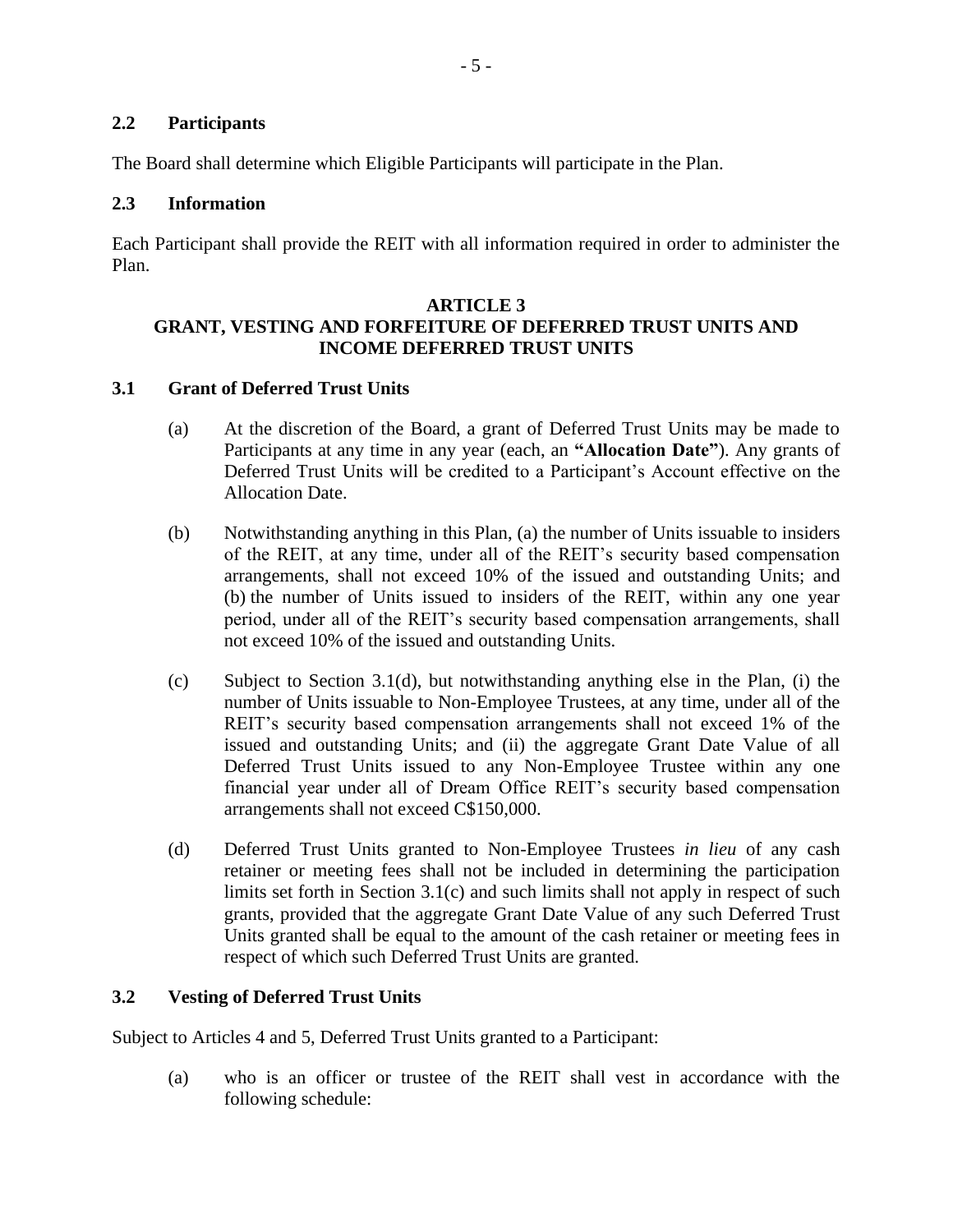- (i) one-fifth (1/5) of the Deferred Trust Units granted in any year will vest on the first anniversary of their Allocation Date;
- (ii) one-fifth (1/5) of the Deferred Trust Units granted in any year will vest on the second anniversary of their Allocation Date;
- (iii) one-fifth (1/5) of the Deferred Trust Units granted in any year will vest on the third anniversary of their Allocation Date;
- (iv) one-fifth (1/5) of the Deferred Trust Units granted in any year will vest on the fourth anniversary of their Allocation Date; and
- (v) the final one-fifth (1/5) of the Deferred Trust Units granted in any year will vest on the fifth anniversary of their Allocation Date; and
- (b) who is an Employee, a Consultant or employee of a Consultant shall vest in accordance with the following schedule:
	- (i) one-third (1/3) of the Deferred Trust Units granted in any year will vest on the first anniversary of their Allocation Date;
	- (ii) one-third (1/3) of the Deferred Trust Units granted in any year will vest on the second anniversary of their Allocation Date; and
	- (iii) the final one-third  $(1/3)$  of the Deferred Trust Units granted in any year will vest on the third anniversary of their Allocation Date;

with each such date being a "Vesting Date", provided that (i) if the Committee or Board determines in accordance with the terms of the Plan that any Deferred Trust Units shall vest on an earlier date or that the vesting of any Deferred Trust Units shall be accelerated to an earlier date, or (ii) if the vesting of Deferred Trust Units is accelerated in accordance with Section 4.2 or accelerated or delayed in accordance with Section 4.1, in each case the Vesting Date shall be such earlier or later date, as the case may be.

### **3.3 Income Deferred Trust Units**

A Participant's Account shall be credited with Income Deferred Trust Units as of each distribution payment date in relation to any distributions made with respect to Units. The number of Income Deferred Trust Units so credited shall be calculated by dividing: (a) the amount obtained by multiplying the amount of the distributions paid on each Unit by the aggregate number of Deferred Trust Units and Income Deferred Trust Units in each Participant's account on the distribution record date by; (b) the Market Value of the Units on the distribution record date.

Income Deferred Trust Units granted under this Section 3.3 shall vest on the same Vesting Date as the Deferred Trust Units or Income Deferred Trust Units in respect of which they were credited.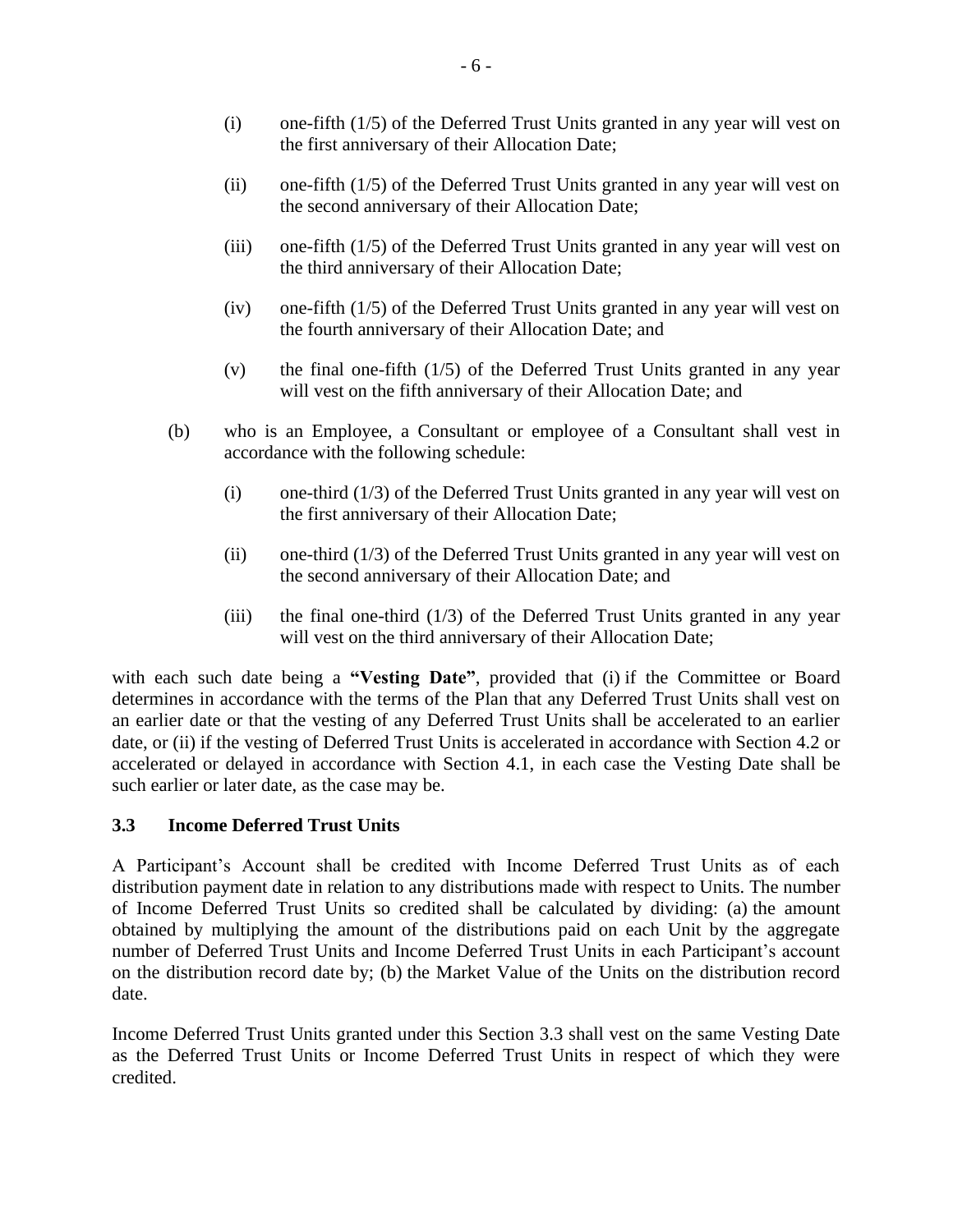# **3.4 Fractional Income Deferred Trust Units**

Notwithstanding the provisions of Section 3.3, the REIT shall not be required to issue any fractional Unit with respect to Income Deferred Trust Units which vest on any Vesting Date. In lieu of issuing any fractional Unit, the REIT shall satisfy such fractional interest by paying to the Participant, within 10 business days of the Vesting Date, an amount (computed to the nearest cent and less any required withholding taxes) equal to the relevant fractional Unit multiplied by the Market Value determined as if such Vesting Date was a distribution record date.

# **3.5 Forfeiture**

Subject to Sections 3.6, 3.7 and 4.1, if (a) the employment or term of office of a Participant that is an officer or trustee of the REIT or an Employee or an employee of a Consultant is terminated; or (b) the engagement of a Participant that is a Consultant is terminated, then any unvested Deferred Trust Units or Income Deferred Trust Units credited to such Participant's Account shall be forfeited effective on such Participant's Termination Date.

# **3.6 Disability**

If a Participant, other than a U.S. Taxpayer, becomes Disabled while still employed or holding office, any Deferred Trust Units or Income Deferred Trust Units credited to such Participant's Account shall continue to vest in accordance with Section 3.2 and shall continue to be credited with Income Deferred Trust Units in accordance with Section 3.3 during the period that the Participant is Disabled and notwithstanding any termination of the Participant's employment while Disabled. If a Participant who is a U.S. Taxpayer becomes Disabled while still employed or holding office, then any unvested Deferred Trust Units or Income Deferred Trust Units credited to such Participant's Account shall be forfeited effective when such Participant becomes Disabled, unless the Committee determines in its sole discretion to accelerate vesting and payment of all or a portion of such Deferred Trust Units or Income Deferred Trust Units.

### **3.7 Transfer of Employment**

Unless the Committee, in its discretion, otherwise determines, at any time and from time to time, Deferred Trust Units and Income Deferred Trust Units are not affected by a change of employment or office within or among the REIT, its Affiliated Entities and a Consultant for so long as the Participant continues to be an Employee, officer or trustee of the REIT or an employee of a Consultant; provided however, that for U.S. Taxpayers, if such transfer of employment is a "separation from service" from the REIT within the meaning of Section 409A of the United States Internal Revenue Code, then any unvested Deferred Trust Units or Income Deferred Trust Units shall be forfeited effective on such date of separation from service, unless the Committee in its discretion determines to accelerate vesting and payment for all or a portion of such Deferred Trust Units.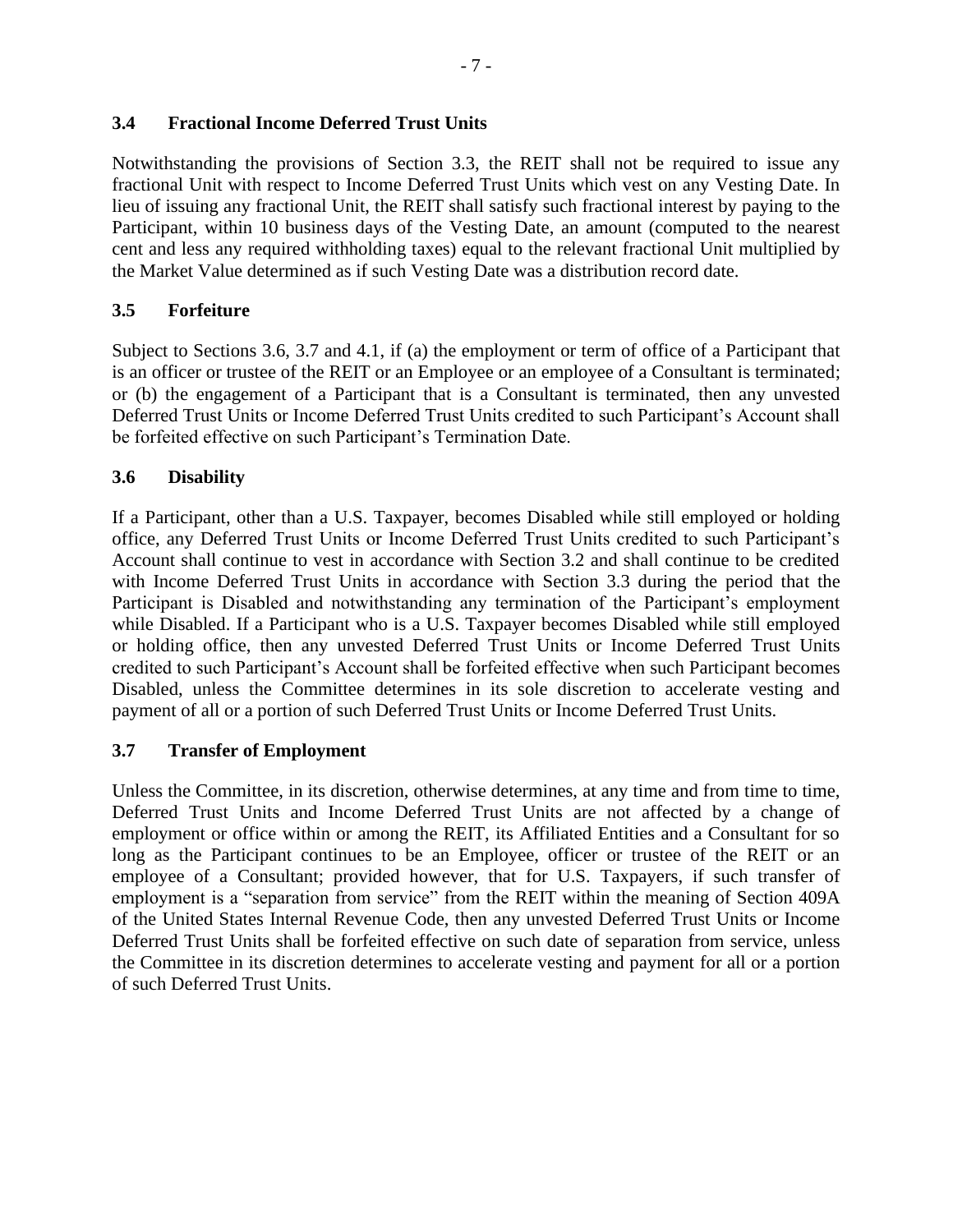#### **ARTICLE 4 ACCELERATION**

#### **4.1 Acceleration of Vesting Upon Termination of Employment or Term of Office**

Notwithstanding the provisions of Section 3.5, any Deferred Trust Units or Income Deferred Trust Units credited to a Participant's account shall immediately vest upon the death of the Participant. Subject to Section 3.6, if a Participant's employment or term of office is terminated in other circumstances, the Committee may, in its discretion, provide that any unvested Deferred Trust Units or Income Deferred Trust Units credited to a Participant's Account shall vest effective upon such Participant's Termination Date or, other than for U.S. Taxpayers, such later date or dates determined by the Committee in its discretion.

#### **4.2 Acceleration of Vesting Upon Change in Control**

- (a) Upon the REIT entering into an agreement relating to, or otherwise becoming aware of, a transaction which, if completed, would result in a Change in Control, the REIT shall give written notice of the proposed Change in Control to the Participants, together with a description of the effect of such Change in Control on Deferred Trust Units and Income Deferred Trust Units, not less than 10 Business Days prior to the closing of the transaction resulting in the Change in Control.
- (b) Without any action by the Board or the Committee, the vesting of all Deferred Trust Units and Income Deferred Trust Units held by a Participant shall be accelerated to provide that, notwithstanding Section 3.2, such Deferred Trust Units and Income Deferred Trust Units shall be fully vested and conditionally delivered immediately prior to the completion of the Change in Control. If, for any reason, the Change in Control does not occur within the contemplated time period, the acceleration of the vesting of the Deferred Trust Units and Income Deferred Trust Units shall be retracted and vesting shall instead revert to the manner provided in Section 3.2.
- (c) If any Person (an **"Acquiror"**) makes an offer to purchase all of the outstanding Units (an **"Offer"**) and the Offer is accepted by all of the holders of outstanding Units, other than those unitholders who acquired their Units solely pursuant to Deferred Trust Units or Income Deferred Trust Units granted under the Plan, such unitholders shall be required to sell such Units together with all other Units which they acquire pursuant to the accelerated vesting of any Deferred Trust Units or Income Deferred Trust Units then owned by them to the Acquiror on the same terms and conditions as set out in the Offer.
- (d) For purposes of this Section 4.2, a **"Change in Control"** means:
	- (i) unless the circumstances described in Section 4.2(d)(ii) below are applicable, the happening of any of the following events (each, a "**Transaction**"), other than a Transaction occurring solely in connection with an internal reorganization: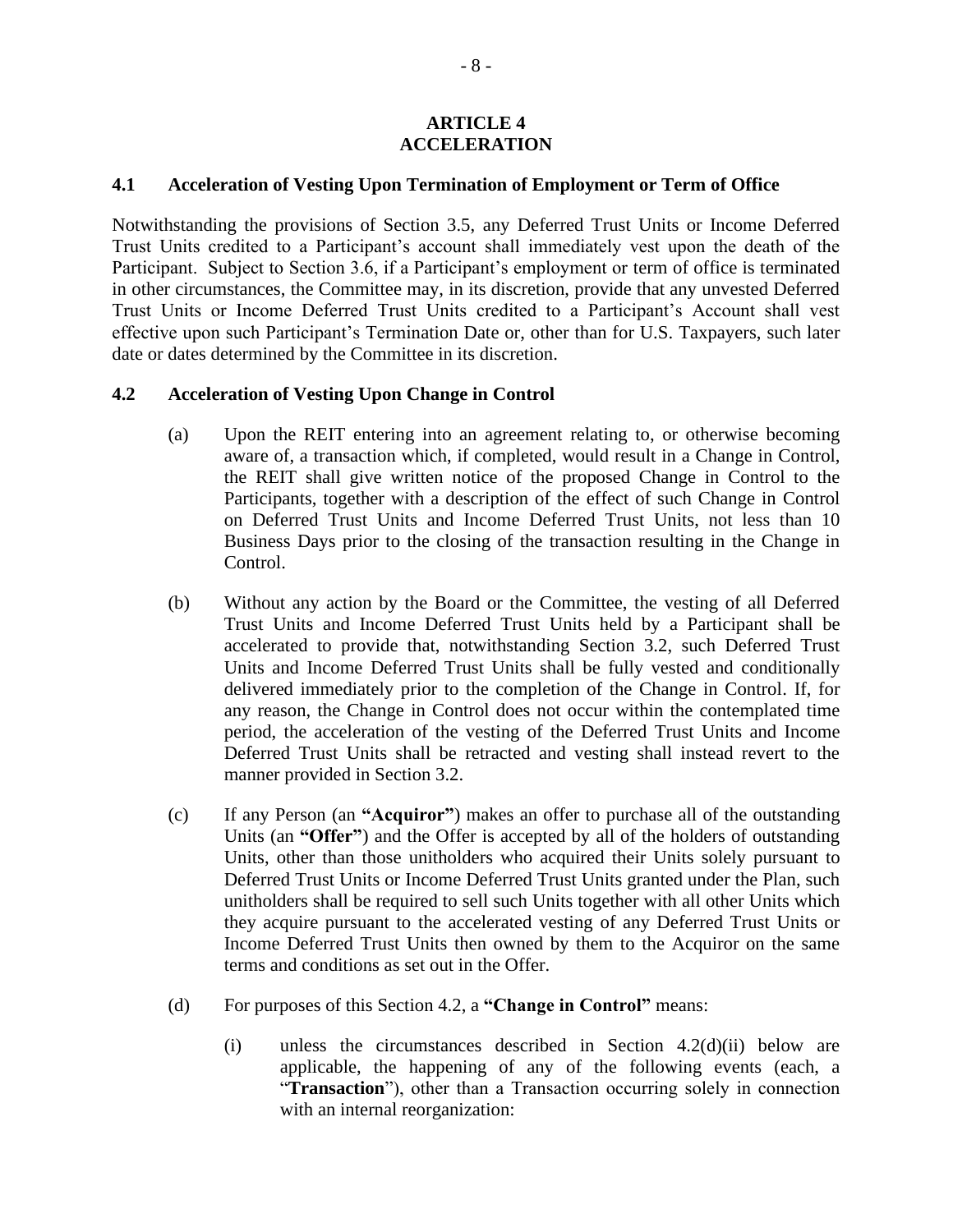- (A) any transaction pursuant to which: (I) the REIT goes out of existence; or (II) any Person, or any Associate or Affiliated Entity of such Person, (other than the REIT, a subsidiary of the REIT or an employee benefit program of the REIT (including any trustee of such program acting as trustee)) hereafter acquires the direct or indirect "beneficial ownership" (as defined by the *Business Corporations Act* (Ontario)) of securities of the REIT representing 50% or more of the aggregate voting power of all of the REIT's then issued and outstanding securities;
- (B) the sale of all or substantially all of the REIT's assets to a Person other than a Person that is an Affiliated Entity;
- (C) the dissolution or liquidation of the REIT except in connection with the distribution of assets of the REIT to one or more Persons which were Affiliated Entities immediately prior to such event; or
- (D) the occurrence of a transaction requiring approval of the REIT's unitholders involving the acquisition of the REIT by an entity through purchase of assets, by amalgamation or otherwise;
- (ii) provided that a Change in Control shall not have occurred if, on completion or effectiveness of any Transaction:
	- (A) all or substantially all of the real estate assets owned by the REIT, directly and/or indirectly, as of the time of announcement of the Transaction are owned, directly and/or indirectly, by: (I) the Person acquiring securities of the REIT representing 50% or more of the aggregate voting power of all of the REIT's then issued and outstanding securities, (II) the Person acquiring all or substantially all of the REIT's assets, (III) the Person acquiring assets from the REIT in connection with the dissolution or liquidation of the REIT, or (IV) the Person acquiring the REIT through purchase of assets, by amalgamation or otherwise, and
	- (B) there is no material diminution in the position of the Chief Executive Officer or any other executive officer of the REIT (including status, compensation, benefits, offices, titles or reporting requirements), or his or her authorities, duties and responsibilities.

#### **ARTICLE 5 DELIVERY OF UNITS**

#### **5.1 Issue of Units**

Subject to Section 5.2, effective upon the vesting of any Deferred Trust Unit or Income Deferred Trust Unit held by a Participant, the REIT will issue a Unit to the Participant. For greater certainty, except for Participants covered under Section 5.2 (whose Deferred Trust Units vest in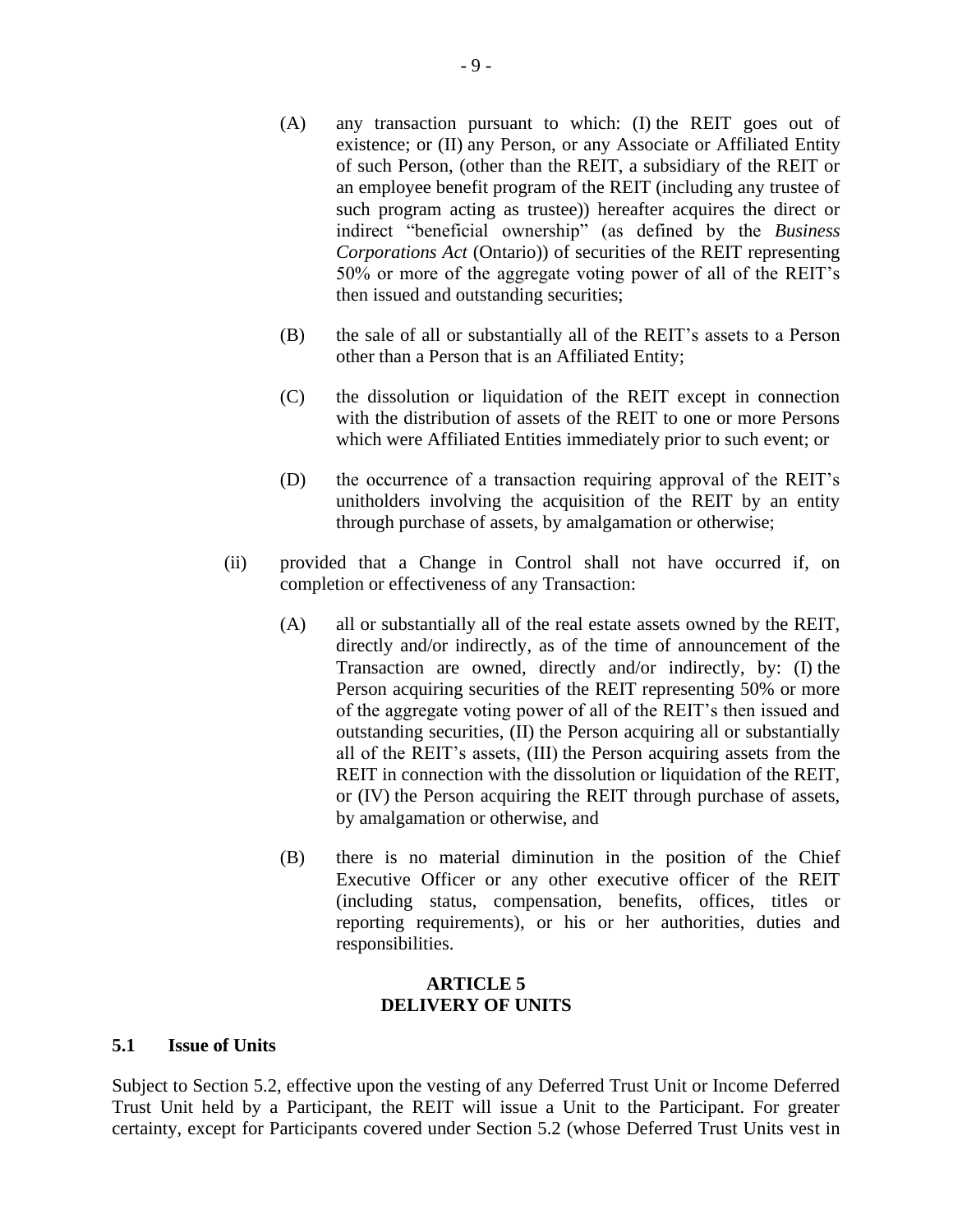accordance with Section 3.2(a)), the Units in relation to a grant of Deferred Trust Units shall be issued no later than December 31 of the third year following the year of grant.

# **5.2 Deferral of Issue of Units**

- (a) If the Participant is an Employee or an officer or a trustee of the REIT, the Participant may, by giving notice (a **"Notice"**) to the REIT not less than 30 days prior to any Vesting Date of any unvested Deferred Trust Unit or Income Deferred Trust Unit, elect to defer the issuance by the REIT of Units in respect of the Deferred Trust Units or Income Deferred Trust Units which are the subject of the Notice (the **"Notice Units"**). Notwithstanding the vesting of the Notice Units, the Notice Units shall continue to be credited to the Participant's Account as Deferred Trust Units or Income Deferred Trust Units, as applicable, and the Participant shall continue to be credited with Income Deferred Trust Units in respect of such Notice Units in accordance with Section 3.3, provided that there are a sufficient number of Income Deferred Trust Units authorized under the Plan to provide for such crediting of Income Deferred Trust Units. Should there be an insufficient number of Income Deferred Trust Units authorized under the Plan, such Participants will be paid the cash equivalent of any such distributions (less any applicable withholding taxes) by the REIT as soon as practicable after the relevant distribution payment date.
- (b) The REIT shall issue Units to the Participant in settlement of all vested Deferred Trust Units or Income Deferred Trust Units credited to the Participant's Account (including, for greater certainty, all Notice Units) effective on the earlier of (i) the Termination Date, if the Participant's employment or term of office should terminate for any reason, or (ii) such date as the Participant may select from time to time by giving not less than 10 days prior written notice to the REIT, such earlier date being the **"Settlement Date"**. The REIT shall not be required to issue any fractional Unit on the Settlement Date. In lieu of issuing any fractional Unit, the REIT shall satisfy such fractional interest by paying to the Participant, within 10 days of the Settlement Date, an amount (computed to the nearest cent and less any required withholding taxes) equal to the relevant fractional Unit multiplied by the Market Value determined as if the Settlement Date was a distribution record date.
- (c) *U.S. Taxpayers*: Notwithstanding the foregoing, Section 5.2(a) and (b) shall not apply to Participants who are U.S. Taxpayers. The "Settlement Date" for all purposes for U.S. Taxpayers shall be the date that Deferred Trust Units or Income Deferred Trust Units become vested and Units shall be issued in settlement thereof as soon as practicable following such date. In lieu of issuing any fractional Unit, the REIT shall satisfy such fractional interest by paying to the Participant, within 10 days of the Settlement Date, an amount (computed to the nearest cent and less any required withholding taxes) equal to the relevant fractional Unit multiplied by the Market Value determined as if the Settlement Date was a distribution record date.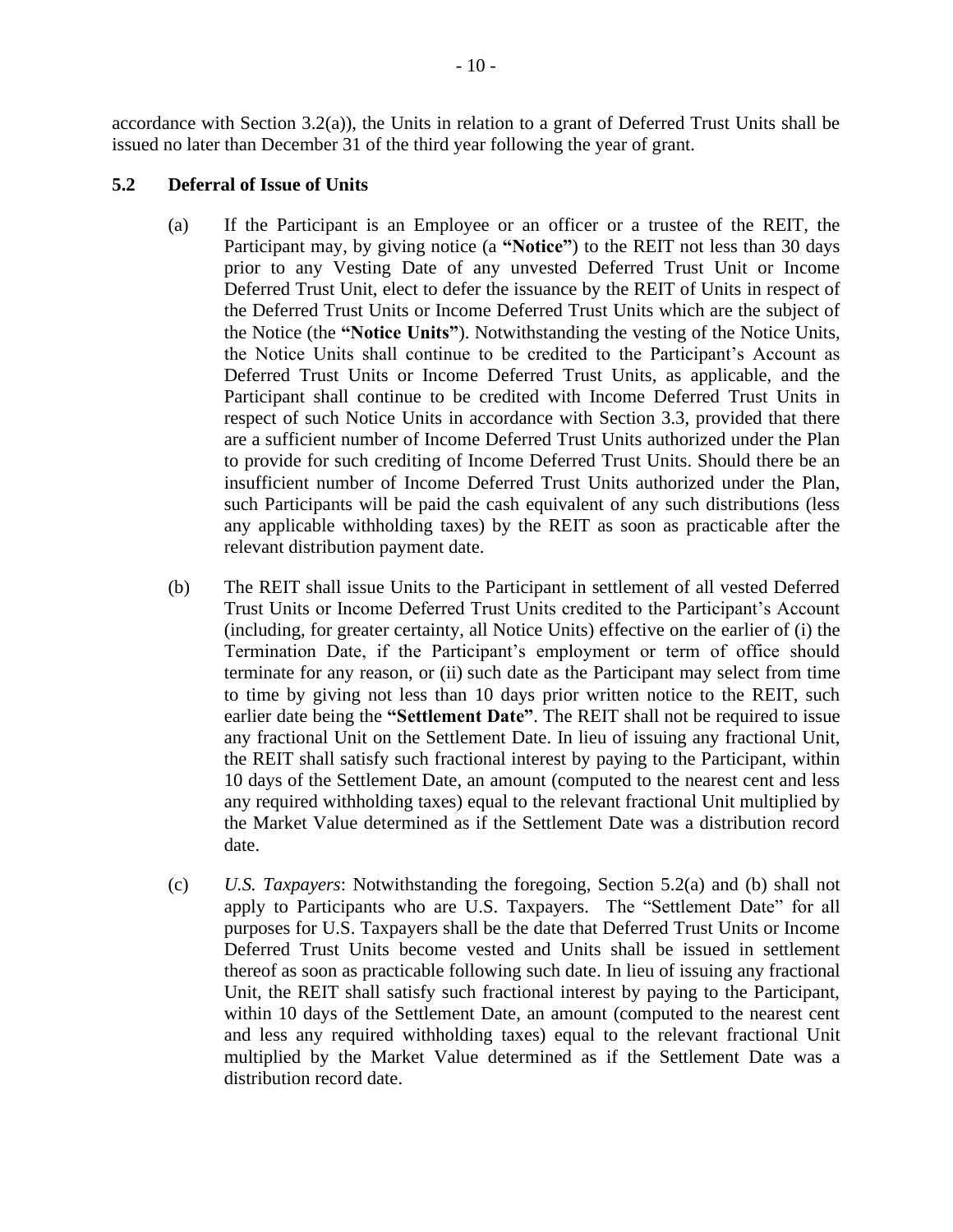### <span id="page-13-0"></span>**5.3 Withholding Taxes**

Notwithstanding any other provision contained herein, as a condition to the issue of the Units to the Participant in settlement of Deferred Trust Units or Income Deferred Trust Units, (i) the REIT may require the Participant to pay to the REIT an amount as necessary so as to ensure that the REIT is in compliance with the applicable provisions of any federal, provincial or local law relating to withholding tax or other required deductions (the "**Applicable Withholdings**") relating to the issuance of the Units; or (ii) in the event a Participant does not pay the amount specified in (i), the REIT shall be entitled to withhold from any amount payable to a Participant, either under this Plan or otherwise, such amount as may be necessary, or take such other action as may be necessary so as to ensure that the REIT is in compliance with Applicable Withholdings relating to the issue of Units in settlement of Deferred Trust Units and Income Deferred Trust Units under this Plan. If the Participant is an officer or a trustee of the REIT, the Participant may elect (a "**Net-Settlement Election**"), by giving notice to the REIT not less than 30 days prior to any Settlement Date or in such other manner as may be determined by the REIT from time to time, to satisfy Applicable Withholdings by directing that a portion of the vested Deferred Trust Units or Income Deferred Trust Units be surrendered to the REIT for cancellation and the number of Deferred Trust Units or Income Deferred Trust Units to be surrendered for cancellation will be calculated by dividing the amount of the Applicable Withholdings by the closing price of a Unit on the Toronto Stock Exchange on the last trading day immediately preceding the applicable date, and then rounding such number up to the nearest whole number. Any Unit subject to a Deferred Trust Unit or Income Deferred Trust Unit that is surrendered for cancellation in accordance with this Section 5.3 shall not again be available for issuance under the Plan. Notwithstanding the foregoing, any Net-Settlement Election pursuant to this Section 5.3 shall be subject to acceptance by the REIT, in its sole discretion, and the REIT may choose to issue Units to the Participant instead of accepting any Deferred Trust Unit or Income Deferred Trust Unit surrendered to the REIT for cancellation in accordance with this Section 5.3 and, in such circumstances, the Net-Settlement Election shall be deemed to be withdrawn.

### **ARTICLE 6 GENERAL**

### **6.1 Reporting**

Statements of the Participant's Account will be provided to the Participant at least annually.

#### **6.2 Amendment, Suspension, or Termination of the Plan**

- (a) The Committee may review and confirm the terms of the Plan from time to time.
- (b) The Committee may from time to time amend or suspend the Plan in whole or in part and may at any time terminate the Plan without prior notice, as it deems appropriate; provided, however, that any amendment to the Plan that would: (a) result in any increase in the number of Deferred Trust Units and Income Deferred Trust Units issuable under the Plan; (b) permit Deferred Trust Units or Income Deferred Trust Units granted under the plan to be transferable or assignable other than for normal estate settlement purposes, or (c) result in any modification to this Section 6.2(b) or Section 3.1(b) or Section 3.1(c), in each case, shall be subject to the approval of unitholders of the REIT. The Committee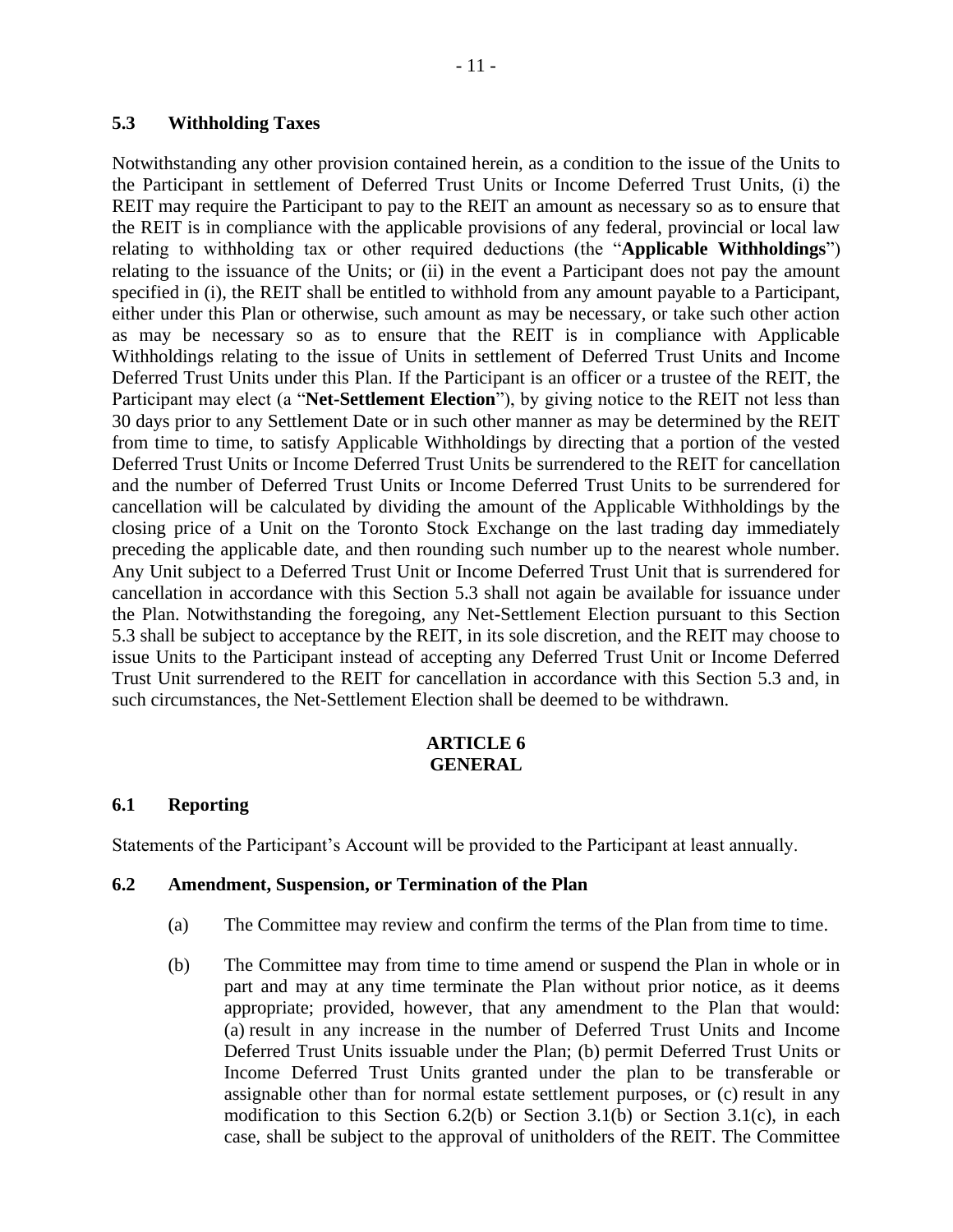may correct any defect or supply any omission or reconcile any inconsistency in the Plan in the manner and to the extent the Committee deems necessary or desirable. Without limitation, the Committee may, without obtaining the approval of unitholders of the REIT, make changes: (a) to correct errors, immaterial inconsistencies or ambiguities in the Plan text; (b) necessary or desirable to comply with applicable laws or regulatory requirements, rules or policies (including stock exchange requirements); and (c) to the vesting provisions applicable to Deferred Trust Units and Income Deferred Trust Units issued under the Plan. However, except as expressly set forth herein, no such amendment, suspension or termination may adversely affect the Deferred Trust Units or Income Deferred Trust Units previously granted to a Participant at the time of such amendment, suspension or termination, without the consent of the affected Participant.

(c) If the Committee terminates or suspends the Plan, no new Deferred Trust Units or Income Deferred Trust Units will be credited to the account of a Participant. However, previously credited Deferred Trust Units or Income Deferred Trust Units shall remain outstanding but shall not be entitled to Income Deferred Trust Units as provided under Section 3.3, unless at the date of termination or suspension, the Committee elects to continue the entitlement to Income Deferred Trust Units with respect to outstanding Deferred Trust Units or Income Deferred Trust Units after the date of termination or during the course of the suspension, as applicable.

# **6.3 Compliance with Laws**

The administration of the Plan shall be subject to and made in conformity with all applicable laws, regulations, policies, rules, notices and administrative practices. Should the Committee, in its sole discretion, determine that it is not feasible or desirable to honour an award of Deferred Trust Units or Income Deferred Trust Units made under the Plan due to such laws, regulations, policies, rules, notices and administrative practices, its obligation shall be satisfied by means of an equivalent cash payment (equivalence being determined on a before-tax basis). The Deferred Trust Units and Income Deferred Trust Units awarded to U.S. Taxpayers are intended to be eligible for an exemption from Section 409A and Section 457A of the United States Internal Revenue Code and shall be construed and administered accordingly. Any grants of Deferred Trust Units or Income Deferred Trust Units or issuances of Units to U.S. Taxpayers under this Plan that may be excluded from Section 409A and Section 457A as a short-term deferral shall be excluded to the maximum extent possible**.**

# **6.4 Units Non-Transferrable**

Deferred Trust Units and Income Deferred Trust Units are non-transferrable (except to a Participant's estate) and certificates representing Deferred Trust Units or Income Deferred Trust Units will not be issued by the REIT.

### **6.5 No Other Benefit**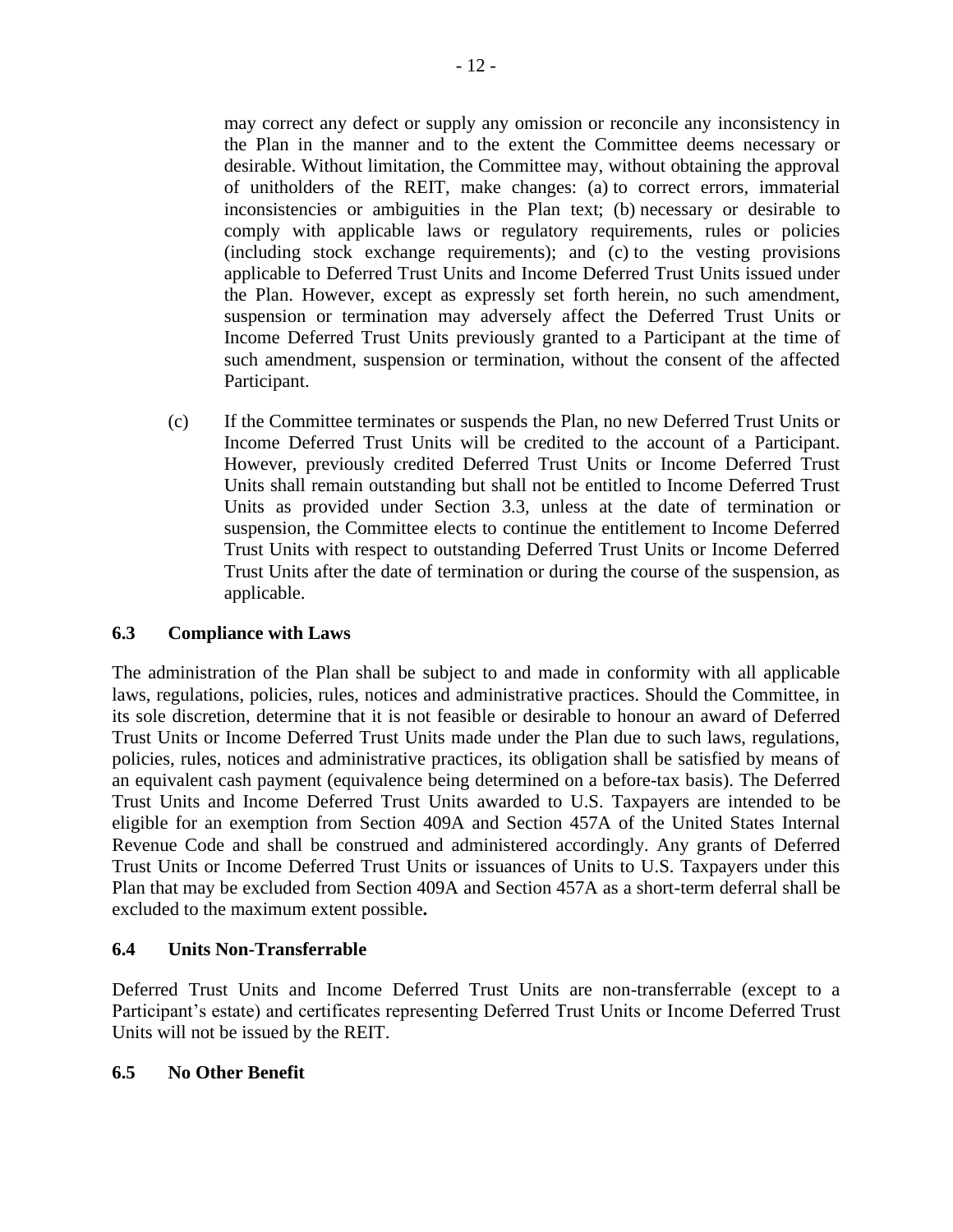No amount will be paid to, or in respect of, a Participant under the Plan to compensate for a downward fluctuation in the price of a Unit, nor will any other form of benefit be conferred upon, or in respect of, a Participant for such purpose.

# **6.6 Governing Law**

The Plan shall be governed by, and interpreted in accordance with, the laws of the Province of Ontario and the federal laws of Canada applicable therein.

# **6.7 Submission To Jurisdiction**

The REIT and each Participant irrevocably submits to the exclusive jurisdiction of the courts of competent jurisdiction in the Province of Ontario in respect of any action or proceeding relating in any way to the Plan, including with respect to the award of Deferred Trust Units, Income Deferred Trust Units and any issuance of Units made in accordance with the Plan.

# **6.8 Unfunded Plan**

Unless otherwise determined by the Committee, the Plan shall be unfunded. To the extent any Participant or his or her estate holds any rights by virtue of a grant of Deferred Trust Units or Income Deferred Trust Units under the Plan, such rights (unless otherwise determined by the Committee) shall be no greater than the rights of an unsecured creditor of the REIT.

# **6.9 Adjustments and Reorganizations**

In the event of any distribution on Units in the form of Units, subdivision, combination, consolidation or exchange of Units, merger, amalgamation, spin-off or other distribution (other than normal cash distribution) of REIT assets to unitholders or any other change affecting Units, such proportionate adjustments, if any, as the Committee, in its discretion may deem appropriate to reflect such change, shall be made with respect to the number of Deferred Trust Units or Income Deferred Trust Units outstanding under the Plan. In the event the REIT is not the surviving entity of a merger, consolidation or amalgamation with another entity, or in the event of liquidation or reorganization and in the absence of any surviving entity's assumption of outstanding awards made under the Plan, the Committee may provide for appropriate settlements of Participant's Accounts.

# **6.10 No Right to Employment**

Participation in the Plan shall not be construed to give any Participant a right to be retained in the employment of the REIT or their employer as at the Allocation Date.

# **6.11 No Unitholder Rights**

Under no circumstances shall Deferred Trust Units or Income Deferred Trust Units be considered Units nor shall they entitle any Participant to exercise voting rights or any other rights attaching to the ownership of Units, nor shall any Participant be considered the owner of Units by virtue of the award of Deferred Trust Units or Income Deferred Trust Units until such time as the Units to be issued upon vesting of such Deferred Trust Units or Income Deferred Trust Units have been issued to such Participant.